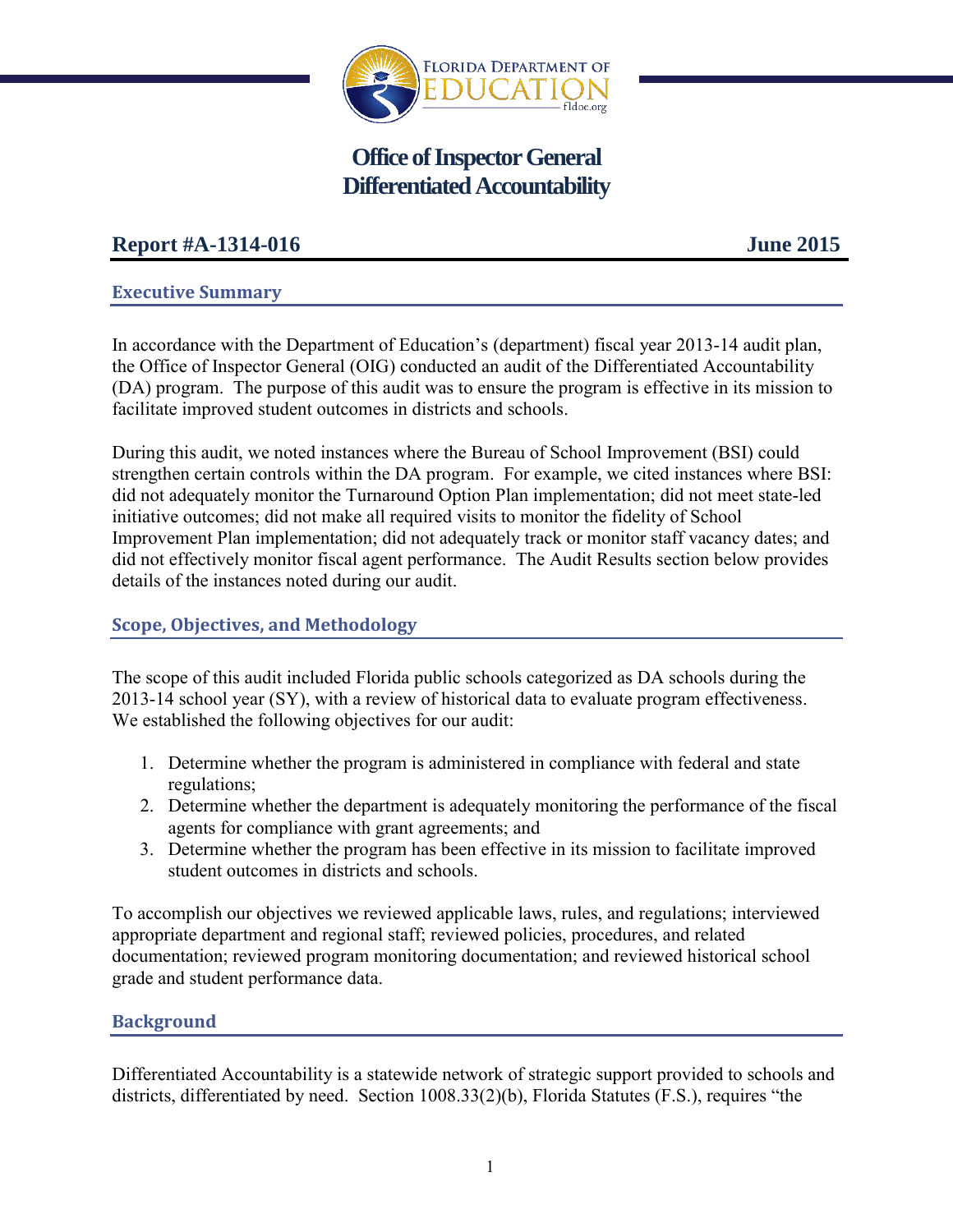state system of school improvement and education accountability must provide for accountability standards, provide assistance of escalating intensity to low-performing schools, direct support to schools in order to improve and sustain performance, focus on the performance of student subgroups, and enhance student performance." Section 1008.33(3)(b), F.S., further requires the department to annually, beginning with the 2011-2012 school year, identify each public school in need of intervention and support to improve student academic performance. All schools earning a grade of D or F are considered to be schools in need of intervention and support.

Pursuant to Florida Administrative Code 6A-1.099811, traditional public schools are classified for DA purposes at the start of each school year based upon the most recently released school grades (A-F), into one of the following categories:

- Focus- current school grade of D
	- o Year 1- declined to D, or first-time graded schools receiving a D
	- o Year 2- second consecutive D, or F followed by a D
	- o Year 3 or more- third or more consecutive D, or F followed by second consecutive D
- Priority- current grade of F
	- o Year 1- declined to F, or first-time graded schools receiving an F
	- o Year 2 or more- second or more consecutive F

Districts with schools in the Focus Year 2-3 and Priority categories receive the most intensive support, while districts with Focus Year 1 schools receive a "lighter-touch" support.

Florida was one of nine states to participate in the U.S. Department of Education differentiated accountability pilot project in 2008. Florida has continued to provide DA services through Race to the Top (RTTT) funding and smaller Differentiated Accountability Plan (DAP) grants. RTTT funds support approximately 100 field staff positions located in 5 regional offices throughout the state. Florida's RTTT application ties three state-led initiatives to DA. They include the hiring of regional reading coordinators; the hiring of regional science, technology, engineering, and mathematics (STEM) coordinators; and the improvement and expansion of STEM career and professional academies. The RTTT grant ends June 30, 2015. The DAP grants provide for a regional executive director, regional instructional specialists, and a support staff member for each of the five regions.

The Continuous Improvement Management System (CIMS) was developed by the Bureau of School Improvement (BSI) to provide districts and schools with an online platform for collaborative planning and problem solving. CIMS has continued to expand and now includes:

- Data visualizations for needs assessment and goal development
- School and district improvement plans
- School Improvement Grant  $1003(g)$  proposals
- Annual assurances for district compliance with rule and statute related to school improvement funds
- Registration for BSI-hosted professional development opportunities
- Resources, tools and guidance to support continuous improvement
- Title I, Part A application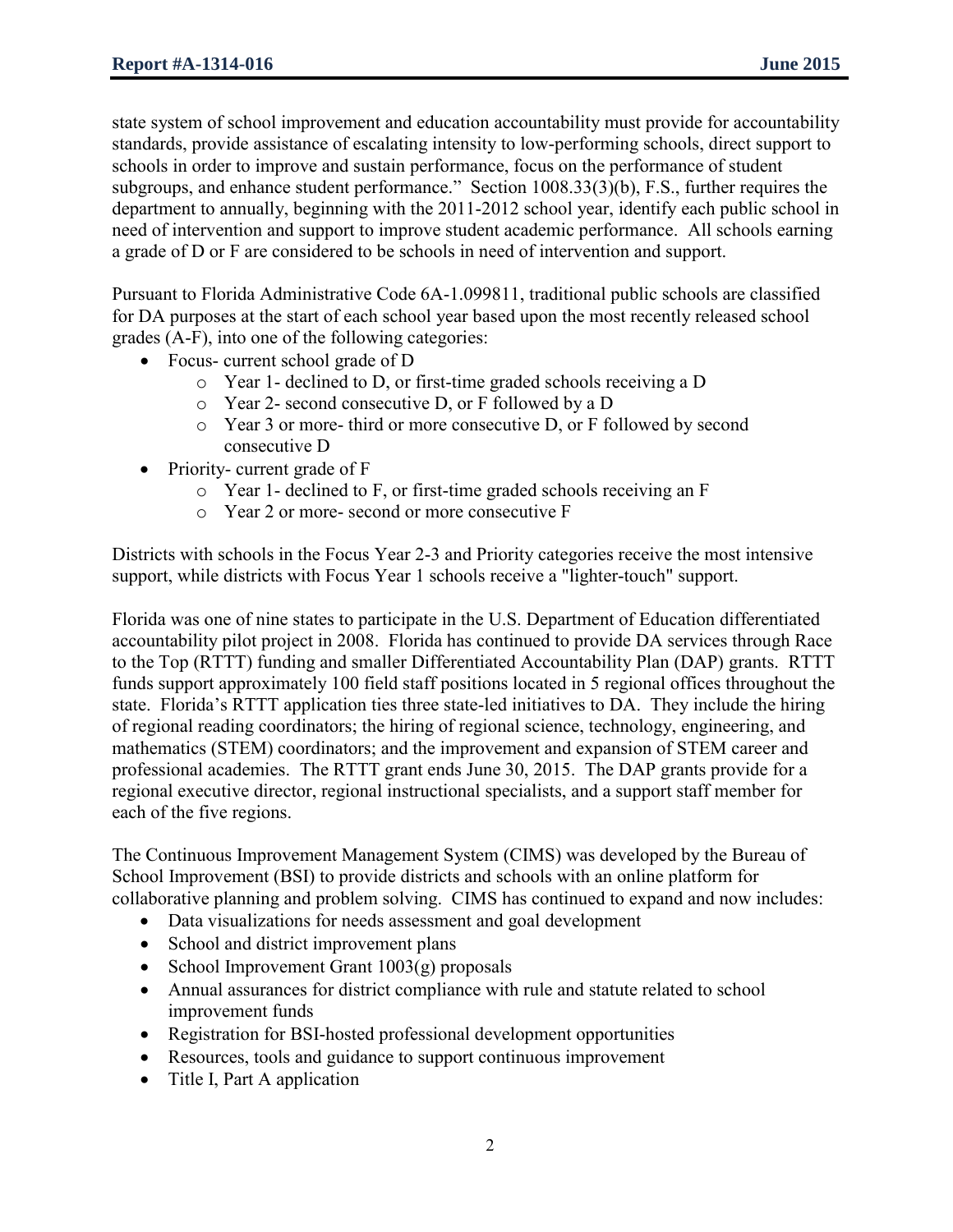## **Audit Results**

Finding 1: BSI did not adequately monitor turnaround option plan (TOP) implementation.

Section 1008.33(4) (a), F.S., states, "The state board shall apply the most intense intervention and support strategies to schools earning a grade of "F." In the first full school year after a school initially earns a grade of "F," the school district must implement intervention and support strategies prescribed in rule under paragraph (3) (c), select a turnaround option from those provided in subparagraphs (b) 1.-5., and submit a plan for implementing the turnaround option to the department for approval by the state board. Upon approval by the state board, the turnaround option must be implemented in the following school year."

Per the DA Support Categories 2013-14, the department has the authority to direct school interventions, provide onsite support, and conduct onsite monitoring of intervention implementations. Additionally, the performance responsibilities of the regional executive directors (RED) require that they work with school districts in the implementation, monitoring, and evaluation of plans required by the State Board of Education.

We identified the schools in turnaround option status for SY 2013-14 and reviewed documentation for a sampled 17 (10%) of the 166 schools to determine whether the schools submitted a TOP selection and the RED reviewed the plan. We determined all sampled schools submitted the required TOP form and received a RED review.

We additionally requested documentation of TOP implementation for SY 2013-14. We learned that at the time of the audit, BSI had not developed a centralized process or templates for the monitoring of TOP implementation. The documents that did exist were not sufficient to support the monitoring of TOP implementation. Therefore, we were unable to determine whether the plans were implemented for SY 2013-14.

The lack of sufficient monitoring documentation hinders BSI's ability to ensure the schools are implementing the turnaround option plans as required by the Florida Statutes.

#### *Recommendation*

We recommend BSI develop TOP monitoring procedures to ensure school districts implement turnaround options in compliance with state regulations. The procedures should include centralized processes and monitoring templates to document appropriate monitoring has occurred.

#### *Management Response*

In September of 2014, the BSI implemented an online tracking system via Survey Monkey, which includes a mechanism for DA team members to log quantitative information regarding TOP monitoring visits. Additionally, BSI has worked with the regional teams to develop a rubric which can be used both as a needs assessment tool for the development of turnaround plans, and as a means of measuring the quality of the district's implementation of the plan in the identified school(s). The rubrics are completed collaboratively between the district leadership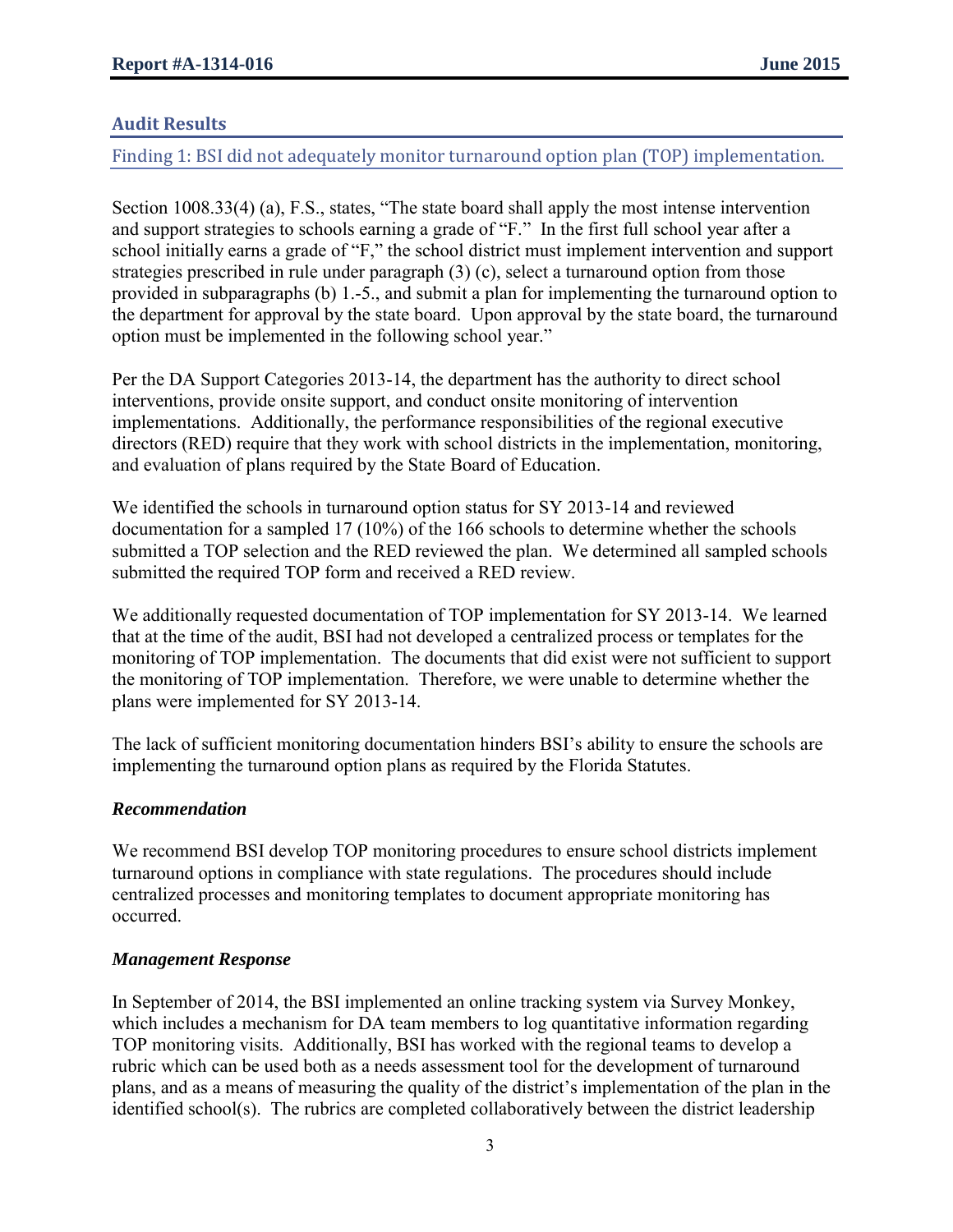team and the RED. The rubric was piloted this spring in 15 districts with schools in turnaround, six districts on a voluntary basis, and nine districts as part of the required review of SIG  $1003(g)$ implementation. The pilot was successful, and the REDs have agreed to expand the use of the rubrics to all districts with schools in turnaround for the 15-16 school year.

#### Finding 2: State-led initiative outcomes were not met.

The activity linked to state-led initiative 8 of the RTTT application includes hiring 40 reading coordinators, who will be deployed throughout the state and strategically assigned to persistently lowest-achieving (PLA) schools. The expected outcome identified for state-led initiative 8 states, "Reading performance will increase in all assigned schools where coordinators are placed."

As part of the state fiscal stabilization fund application, RTTT, and the school improvement grant, Florida identified the lowest performing schools in the state. In December 2009, the department announced the targeted list of 70 schools. One school closed in 2011 and was removed from the data. The department captured performance data in reading, mathematics, and science each year for the remaining 69 PLA schools.

Our review of school performance data provided by BSI shows that reading performance did not increase in all assigned schools. The average reading performance increased by .5 points in the 69 targeted PLA schools between the 2008-09 and 2013-14 school years. Of the 69 schools, 37 (54%) improved, 28 (41%) did not improve, and we were unable to make a determination for 4 (6%) schools because they did not yet have scores for SY 2013-14.

The activity linked to state-led initiative 9 of the RTTT application includes hiring 20 STEM coordinators, who will be deployed throughout the state and strategically assigned to PLA schools. The expected outcome identified for state-led initiative 9 states, "Mathematics and science performance in assigned schools will increase."

School performance data shows that math and science performance did not increase in all assigned schools. Between the 2008-09 to 2013-14 school years, the PLA schools' math performance averaged a change of -6.7 points. Of the 69 targeted PLA schools, 17 (25%) improved, 48 (70%) did not improve, and we were unable to make a determination for 4 (6%) schools because they did not yet have scores for SY 2013-14. During the same time period, the PLA schools' science performance averaged a change of 23.4 points. Of the 69 targeted PLA schools, 62 (90%) improved, 3 (4%) did not improve and we were unable to make a determination for 4 (6%) schools because they did not yet have scores for SY 2013-14.

The change from FCAT to FCAT 2.0 in 2011-12 raised the bar for achievement and caused a significant drop in scores between the 2010-11 and 2011-12 school years. For this reason, we compared the change in scores for the selected PLA schools to those of the statewide average and Title I schools<sup>1</sup>. While the average reading performance for PLA schools increased by  $\overline{.5}$ 

 $\overline{\phantom{a}}$ <sup>1</sup>Title I provides additional resources to schools with economically disadvantaged students. PLA schools are compared to Title I schools because they are likely to have a more similar demographic and set of challenges as Title I schools.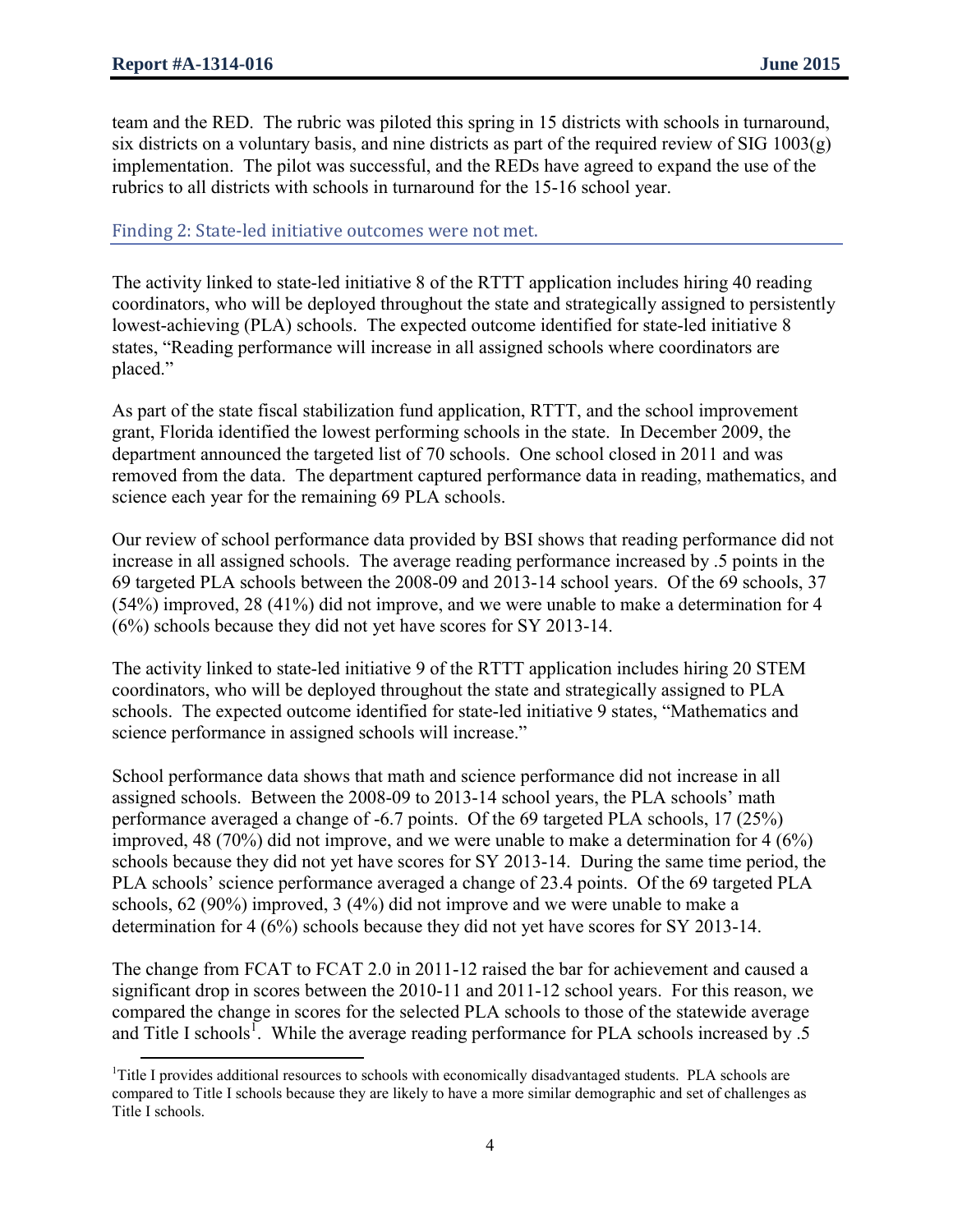points, it decreased by 13 and 18 points for the statewide and Title I schools, respectively, between the 2008-09 and 2013-14 school years. The average math performance for PLA schools decreased by 6.7 points, and the average decreased by 15 and 17 points for the statewide and Title I schools, respectively, between the 2008-09 and 2013-14 school years. The average science performance for PLA schools increased by 23.4 points, and the average increased by 7 and 5 points for the statewide and Title I schools, respectively, between the 2008-09 and 2013-14 school years. Although performance did not increase in each of the 69 targeted schools as the state-led initiatives required, the average change in performance for these schools appears to have surpassed the statewide average and the average change for comparable Title I schools.<sup>2</sup>

#### *Recommendation*

We recommend BSI establish reasonable and measurable performance goals for reading, math, and science and monitor performance in the targeted PLA schools to ensure accountability and continued school improvement.

#### *Management Response*

 $\overline{a}$ 

"Targeted PLA" schools are no longer an identified group, as the RTTT grant ends June 30, 2015. BSI will work to establish new targets after the new assessment cut scores are known.

## Finding 3: BSI did not make all required visits to monitor the fidelity of School Improvement Plan implementation.

The DA Support Categories 2013-14 provides definitions and a description of statutory and rule requirements for DA designated schools. It includes the requirement for Focus and Priority schools to use the department's School Improvement Plan (SIP) template to provide a draft to the RED for comment by September 3, 2013, and complete initial submission by October 15, 2013. The submission deadline was extended to November 1, 2013.

We reviewed the SIP data for 100 sampled schools to determine if SIPs were submitted timely and reviewed by the REDs. Of the 100 sampled schools, 68 (68%) submitted the SIP on time; 23 schools (23%) submitted the SIP after the November 1 deadline; and nine schools (9%) did not have SIP submit dates recorded. For the same 100 sampled schools, we confirmed a RED review was documented for 83 schools (83%). There was no documented RED review of the SIP for 17 schools (17%). Three of the instances were due to a coding issue in the system, which allowed the SIPs to be approved by the district without a RED review. The system issue has since been resolved.

During the period of our audit, Florida Administrative Code 6A-1.099811(3)(c) required, "Prior to the start of the school year, the Department will notify each school district if any of its schools

 $2$  When factoring in the change from FCAT to FCAT 2.0, school performance data still shows that reading and math performance did not increase in all assigned schools. Between the 2011-12 to 2013-14 school years, 33 (48%) of the 69 schools improved in reading, 32 (46%) did not improve in reading and 4 (6%) did not have scores for SY 2013- 14. Of the 69 schools, 41 (59%) improved in math, 24 (35%) did not improve in math, and 4 (6%) did not have scores for SY 2013-14.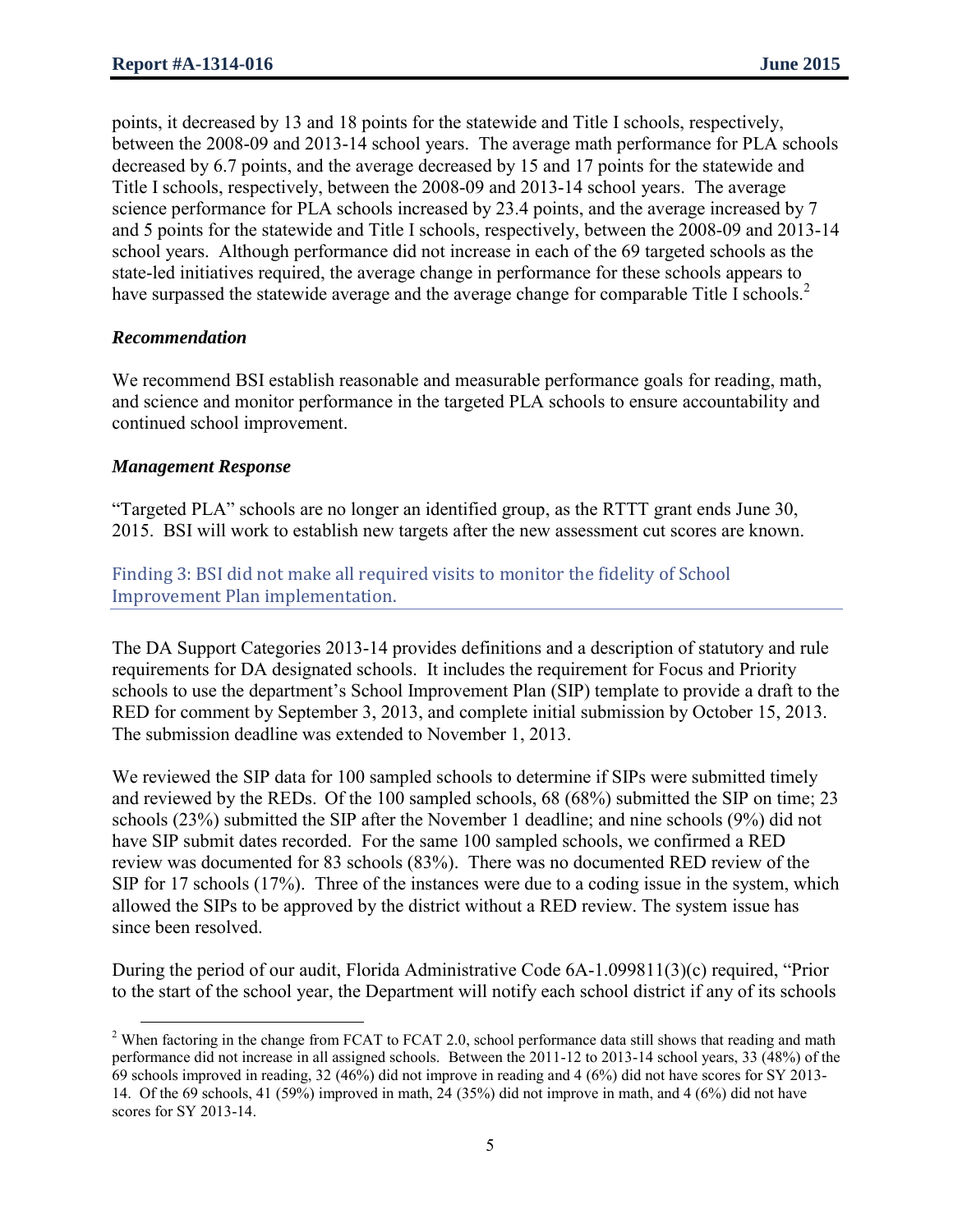have been categorized for DA." For those schools that are categorized as Focus or Priority schools, the department is required to review the SIP and conduct visits to monitor the fidelity of the plan's implementation.

We sampled 25 of the 100 previously sampled schools, selecting only schools with a DA category that would have required a SIP for SY 2012-13, to determine if SIP monitoring activities took place in SY 2013-14. We requested documentation of monitoring for the 25 sampled schools and received documents from the REDs for 24 of those schools. However, the documentation for each region varied and some documents did not appear to relate to SIP monitoring. Overall, there was not sufficient documentation to demonstrate BSI adequately monitored plan implementation fidelity. BSI did not conduct visits to each of the Focus and Priority schools during SY 2013-14 due to lack of resources.

The lack of site visits and monitoring documentation hinders the BSI's ability to ensure the schools are implementing the school improvement plans as required by the Florida Statutes and Florida Administrative Code. BSI indicated a procedure is in place for monitoring, though it can (and will) be made more robust. They have been unable to conduct visits to each of the Focus and Priority schools because they do not have the resources. When the rule was originally put in place, there were only a handful of schools categorized as Focus or Priority. There were 331 Focus schools and 85 Priority schools during SY 2013-14. BSI submitted a request for rule change, and the change became effective December 23, 2014. Although the rule still requires visits to monitor the fidelity of Priority schools, it now allows for 'meetings' to monitor Focus schools.

BSI began implementing improvements during the course of our audit. Since the DA rule change, REDs review the Mid-Year Reflections for each DA school's SIP, which are due in CIMS within 30 days of the district's posting of mid-year assessment data. CIMS does not yet allow for a central record of this review so the REDs currently keep track of these reviews. The standard practice is that REDs review, monitor, and support the implementation of the SIP during instructional reviews and other support visits, as noted on the DA checklist for schools. The records are kept with the school or in email and are not submitted to BSI due to the volume.

#### *Recommendation*

We recommend BSI continue to improve monitoring efforts to ensure implementation fidelity and compliance with the Florida Administrative Code. This should include enhancing procedures to develop centralized processes and monitoring templates to demonstrate appropriate monitoring has occurred.

#### *Management Response*

In September 2014, BSI implemented an online tracking system via Survey Monkey to capture quantitative information regarding SIP monitoring visits. Additionally, DA schools are required to submit a mid-year reflection on progress toward goals and plan implementation for RED review, which is documented in CIMS. The BSI has additional plans to enhance the means of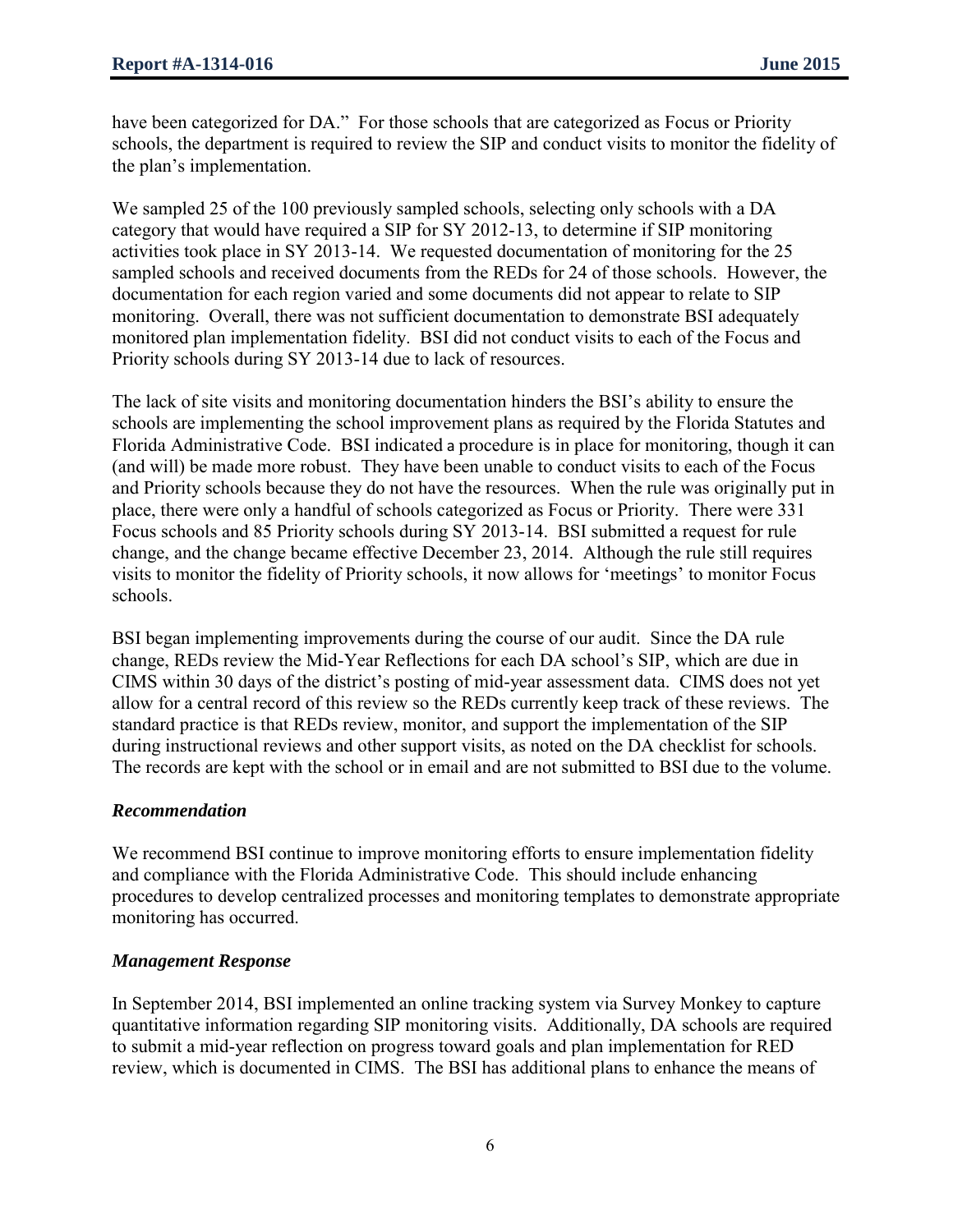documentation in CIMS, including more options for recording qualitative feedback and tracking and uploading deliverables, pending funding availability.

## Finding 4: BSI did not adequately track and monitor staff vacancy dates.

During the time of our audit, DA services were provided through five regional offices throughout the state. A fiscal agent in each region received grant funds to provide regional support for the implementation of RTTT initiatives related to turning around the lowest achieving schools. The scope of work included supplying staff resources to provide support to designated schools and school districts in the region. The responsibilities of the fiscal agent included carrying out all personnel management activities necessary to maintain the employment of the designated staff positions consistent with the skills and abilities specified in the position descriptions. The staff resources varied by grant, but they generally included reading coordinators, STEM coordinators, data coordinators, and career and technical experts. The DAP grants additionally provided for a RED, regional instructional specialists, and a support staff for each region.

We reviewed staff vacancies and terminations for the five regions. The grants provided for 104 positions to support the schools and districts. The regions reported 26 vacancies during SY 2013-14 (July 1, 2013 – June 30, 2014). The number of days from the date of position vacancy to the date of position fill was calculated, and on average, the positions were vacant for 199 days with a range of 5-477 days. The table below shows the vacancies for each region and the average days to fill the positions.

| Region | Average Fill Time<br>Vacancies |     |  |  |
|--------|--------------------------------|-----|--|--|
|        |                                | 129 |  |  |
|        |                                | 174 |  |  |
|        |                                | 36  |  |  |
|        |                                | 179 |  |  |
|        |                                |     |  |  |

The contract manager indicated the reason the vacant positions in region 5 took so long to be filled was because the grants were expected to end June 30, 2014. Many applicants were looking for secure position and these positions did not provide job security. Once the RTTT projects were extended for another year (to end June 2015), the fiscal agent would not allow the positions to be filled because there were only 30-60 days remaining on the grant. This decision caused the positions to remain vacant until the next fiscal year. The grant agreements do not contain a required timeframe for filling vacant positions.

The regions report vacant positions to BSI each week. However, vacancy dates are not recorded and the vacancy data file is overwritten each week with the subsequent week's vacancy data, making it difficult to track the status of staff vacancies and the length of time the positions remain vacant. This practice does not allow BSI to ensure the fiscal agents are filling positions in a timely manner or to target potential trouble regions/positions for process improvement purposes.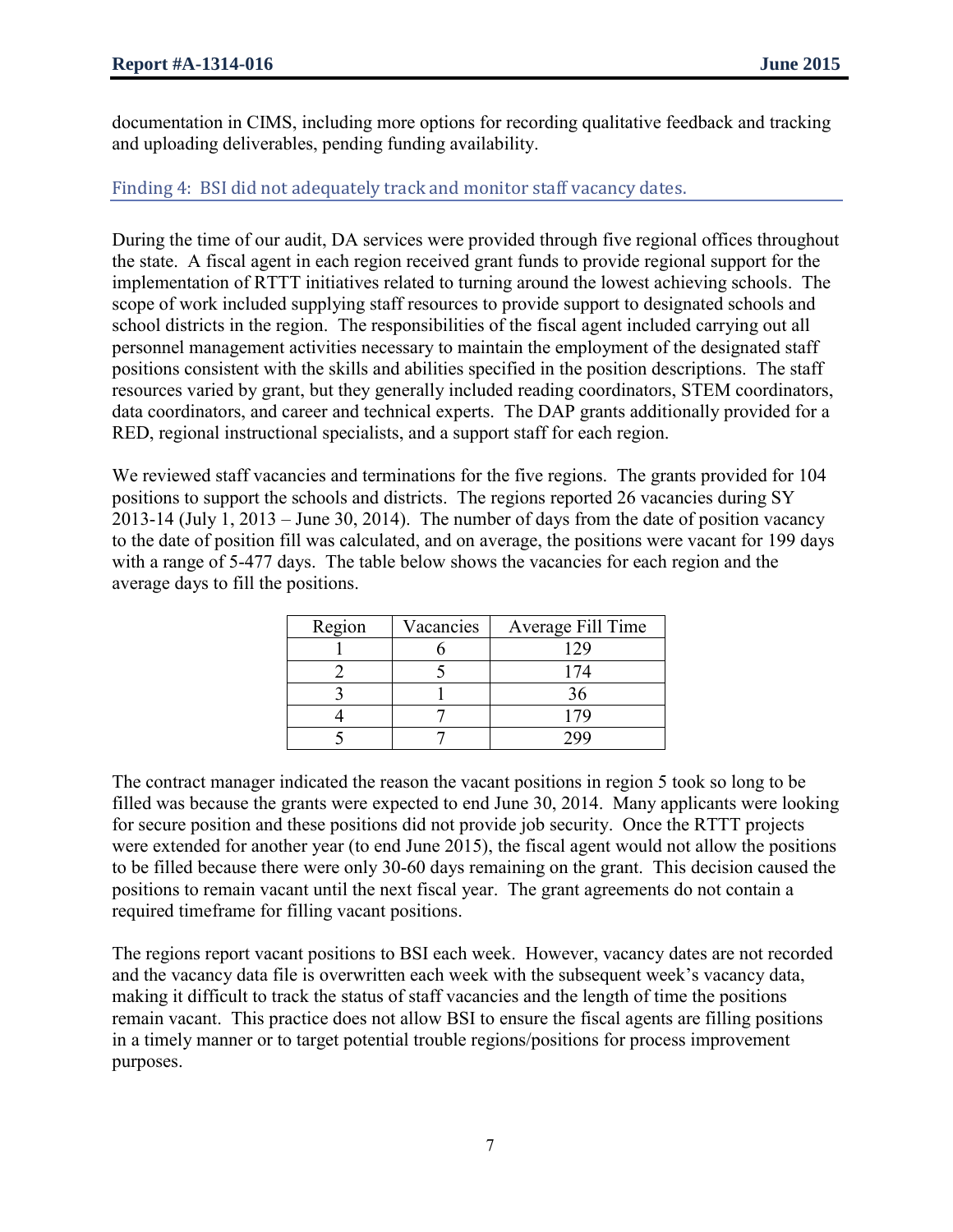#### *Recommendation*

We recommend BSI capture vacancy dates and retain historical staff vacancy data to ensure the performance of the fiscal agents is in alignment with the scope of work dictated by the grants. We additionally recommend BSI strengthen the grant agreements to specify a timeframe to fill staff vacancies.

#### *Management Response*

A new vacancy tracking system was implemented in April 2015, which ensures we retain all historical staff vacancy data. The 2015-16 DAP grant includes approximately 21.5 FTE slots, which is substantially smaller compared to the RTTT grant. This will mitigate the risk of having multiple vacancies simultaneously. The length of vacancies are a by-product of multiple decision points made on a case by case basis, and cannot be determined ahead of time in the grant agreement.

- 1) When a vacancy occurs, the RED determines whether it is appropriate timing to post the vacancy (e.g., time of year when candidates are likely to apply, whether the team has the bandwidth to engage in the hiring process, i.e., reviewing candidates, interviewing, etc.).
- 2) Once a decision is made to post the position, the RED has to review the candidate pool to determine whether it is strong enough to complete an interview process and make a recommendation for hire. The RED has the discretion to determine the needs of the team as a whole, and whether it is preferable to maintain a vacancy while recruiting more suitable candidates than what is currently in the applicant pool.

#### Finding 5: BSI did not effectively monitor the performance of the fiscal agents for compliance with grant terms.

Department policies require contract managers to oversee and enforce the provider's (fiscal agent) performance. This includes the development of a monitoring plan, which is used to monitor the provider for achievement of performance goals. The grant agreements require the fiscal agents to report monthly expenditures through the Cash Advance and Reporting of Disbursements System (CARDS) and to comply with the provisions of the Project Application and Amendment Procedures for Federal and State Programs (Green Book). The Green Book requires fiscal agents to submit the final project disbursement reports by the date specified on the project award notification.

It appears BSI was managing the grants but not effectively monitoring them. Monitoring plans were not in place for the fiscal agents and there were no set procedures or guidelines detailing how and when the grants should be monitored for compliance. The contract manager was not aware of the monitoring responsibilities because the department had not provided training to the contract managers within the previous three years. DA staff performed some monitoring of the RTTT grant, though it was not specific to these grants with the fiscal agents.

The final project disbursement reports (FA 399) for the 26 grants were due August 20, 2013. Our review of the FA 399s for the end of the 2012-13 grant year showed the fiscal agents were late in filing 15 FA 399s (58%) for the 26 DA projects. The department's comptroller generally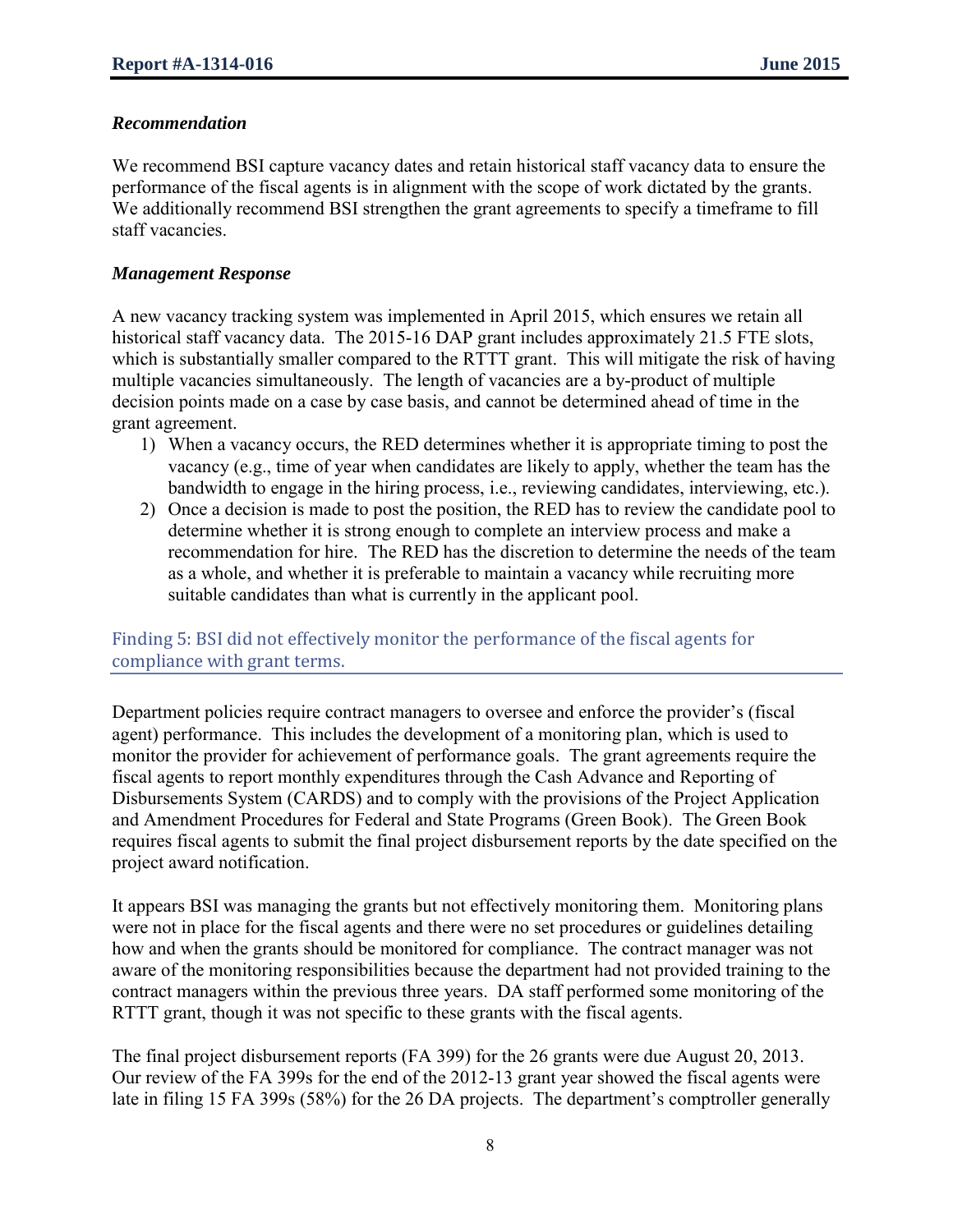allows for a three-day grace period for submission of the FA 399s. The department received 8 of the 15 late FA 399s within the grace period. The remaining seven reports were received 5 to 15 days later. There were no repercussions for the late filings.

Inadequate monitoring of fiscal agent performance hinders BSI's ability to ensure performance goals are achieved. Late filings of expenditures by the fiscal agents can also hinder BSI's ability to ensure grant funds are used appropriately and in accordance with the terms of the grant.

#### *Recommendation*

We recommend BSI contract managers obtain appropriate training for grant monitoring and develop procedures to ensure fiscal agent performance is appropriately monitored for compliance with grant requirements.

#### *Management Response*

There are multiple resources available to provide training and technical assistance to BSI staff in the development and implementation of monitoring procedures. These include but are not limited to:

- Training available through the Departments of Financial Services and Management Services relative to contract and grants management
- Direct support and assistance available from the department's Office of Audit Resolution and Monitoring
- Other department staff who have successfully developed and implemented effective monitoring procedures.

BSI staff have reached out to the Assistant Deputy Commissioner of Finance and Operations, who will coordinate with BSI to access the necessary resources and collaborate on the development and implementation of recommended centralized monitoring processes and templates.

#### Differentiated Accountability Outcomes

BSI's mission is to facilitate improved student outcomes in districts and schools by investing in teachers and leaders, creating opportunities for productive collaboration among stakeholders, providing valuable technical support, and modeling the continuous improvement process. There are multiple ways to measure the improvement of DA schools and at the end of the audit period, a consistent measurement had not been implemented. Therefore, the following information is for contextual purposes.

During SY 2013-14 there were 411 schools in the DA program. Nineteen (5%) of the DA schools had pending grades for SY 2013-14 or had not been graded. The school grade improved for 177 (43%) of those DA schools during SY 2013-14. Of those 177 that improved,  $9(5\%)$ received an A, 21 (12%) received a B, 123 (70%) received a C, and 24 (14%) received a D during SY 2013-14.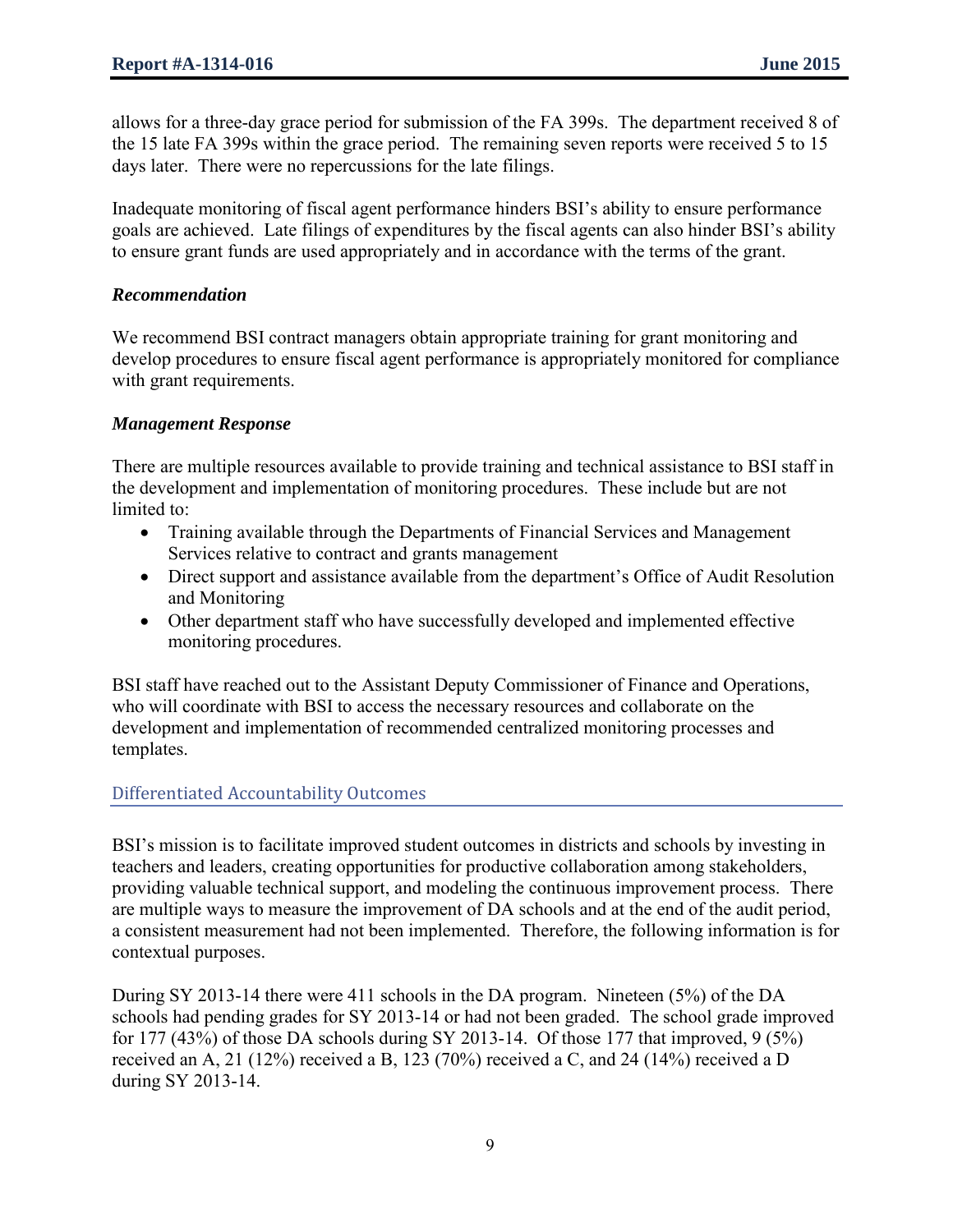The school grade did not improve for 215 of the 411 DA schools (52%). Of those 215 that did not improve, 88 (41%) received a consecutive D, 36 (17%) received a consecutive F, and 91 (42%) dropped from a D to an F for SY 2013-14.

Step Zero is a reporting and measurement mechanism incorporated into CIMS to show the academic outcomes for DA schools. It includes the growth rate for the schools and the percentile ranks of the school, which allows the districts to see the school's ranking relative to other schools of the same type. The program includes eight indicators in their academic outcomes data:

- 1. Reading (% Proficient)
- 2. Writing (% Proficient)
- 3. Math (% Proficient)
- 4. Science (% Proficient)
- 5. Reading LPQ (Gains pts) lowest performing quartile percentage
- 6. Math LPQ (Gains pts) lowest performing quartile percentage
- 7. Reading (Gains pts) student growth
- 8. Math (Gains pts) student growth

We reviewed a random sample of 41 schools (10%) in the DA program during SY 2013-14 and reviewed the eight data indicators above to determine growth rate for each school. Of the 41 schools sampled during SY 2013-14, 18 had improved their school grade, 12 had no change to their school grade, 7 had a drop in their school grade, and 4 had a pending school grade. The charts below detail the overall change between the 2011-12 to 2013-14 school years.

| <b>Overall change from</b><br>11/12 to 13/14 | <b>Number</b><br>οf<br><b>schools</b><br>improved | $%$ of<br>schools<br>improved | Range of<br>improvement<br>(%) | <b>Number</b><br><b>of</b><br>schools<br>not<br>improved | $%$ of<br>school<br>not<br>improved | Range of<br>decrease<br>(%) |
|----------------------------------------------|---------------------------------------------------|-------------------------------|--------------------------------|----------------------------------------------------------|-------------------------------------|-----------------------------|
| Reading (% Prof)                             | 22                                                | 54%                           | 1 to 14                        | 19                                                       | 46%                                 | $0$ to $14$                 |
| Writing (% Prof)                             | 3                                                 | 7%                            | $2$ to $7$                     | 38                                                       | 93%                                 | $-3$ to $-59$               |
| Math (% Prof)                                | 27                                                | 66%                           | 1 to 19                        | 14                                                       | 34%                                 | $-1$ to $-16$               |
| Science (% Prof)                             | 33                                                | 80%                           | 1 to 78                        | 8                                                        | 20%                                 | $0$ to $-9$                 |
| <b>Reading LPQ (Gains</b><br>Pts)            | 21                                                | 51%                           | 1 to 33                        | 20                                                       | 49%                                 | $0$ to $-20$                |
| Math LPQ (Gains Pts)                         | 17                                                | 41%                           | 1 to 34                        | 24                                                       | 59%                                 | $0$ to -27                  |
| <b>Reading (Gains Pts)</b>                   | 22                                                | 54%                           | 1 to 13                        | 19                                                       | 46%                                 | $0$ to $-17$                |
| Math (Gains Pts)                             | 21                                                | 51%                           | 2 to 32                        | 20                                                       | 49%                                 | $0$ to -24                  |

An analysis provided by BSI concluded that in order to determine success in DA schools, it is not enough to look at their average performance measures. The performance measures must be compared with similarly challenged schools not being served by DA, over a period of more than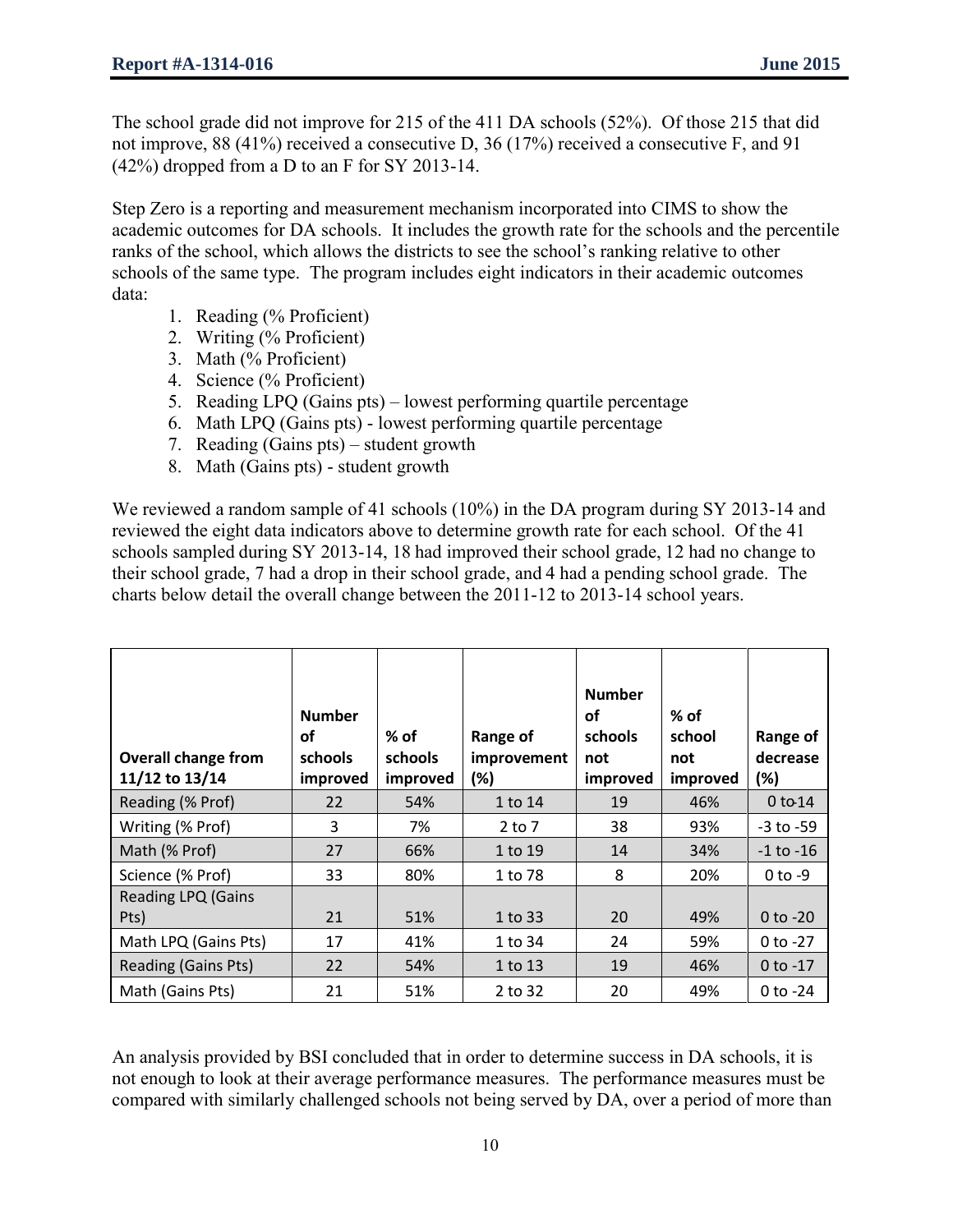one year. BSI prepared DA accountability/improvement information for the Board of Education in January 2015. The information showed the average year-over-year change in school grading formula cell points for elementary schools and middle schools, as well as the year-over-year improvement in average VAM school component for DA Schools in math and reading for the school years 2012-13 to 2013-14. The information included the following:

The rate of improvement for DA elementary schools was typically more than twice that observed in non-DA elementary schools in SY 2013-14, as reflected in the following graph:



#### **Elementary Schools, 2012-13 to 2013-14**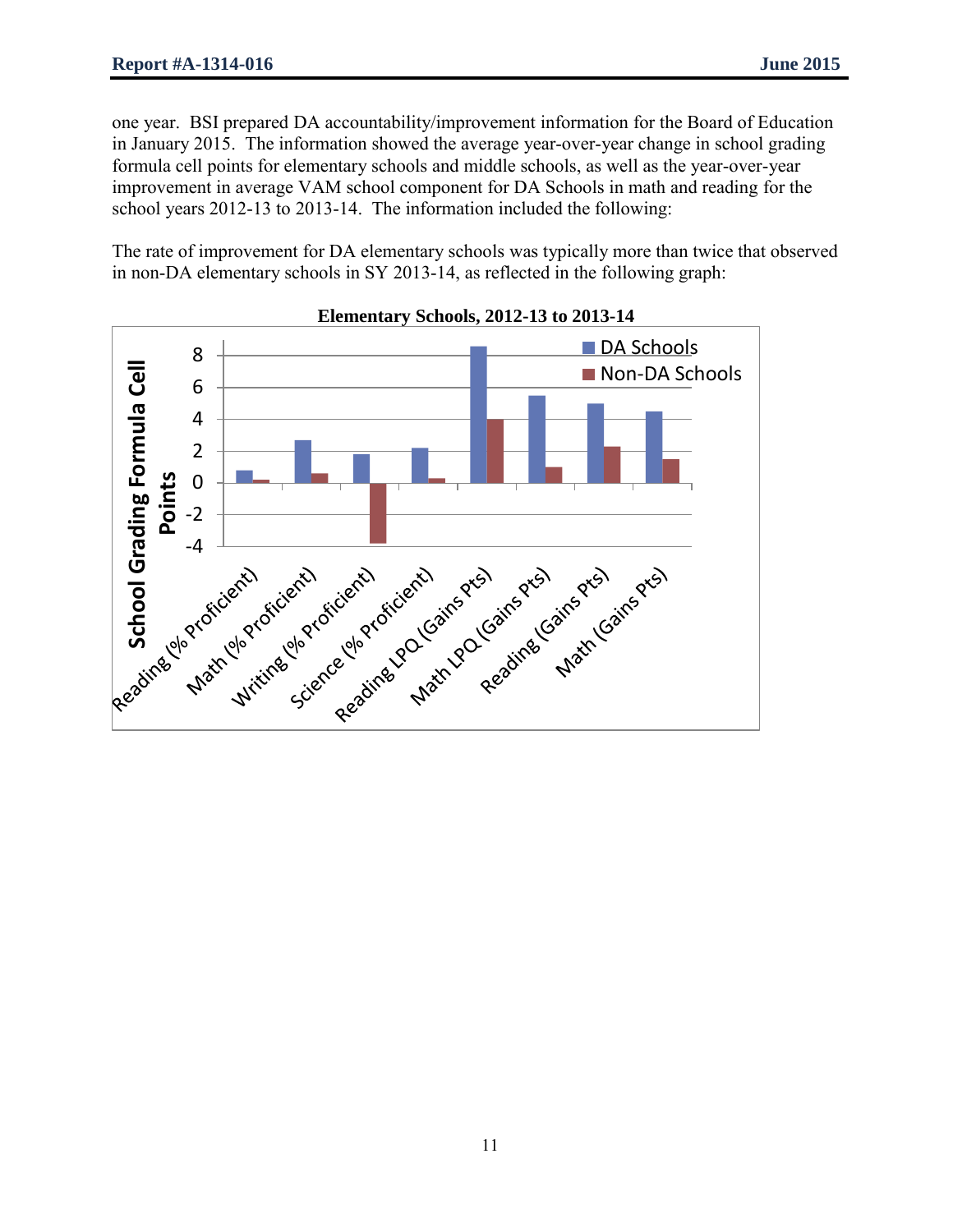The rate of improvement for DA middle schools was often more than twice that observed in non-DA middle schools in SY 2013-14:



DA schools in 2013-14 demonstrated increases in teacher effectiveness, as indicated by increases in the average school components of Florida's Value Added Model (VAM) across reading and math subjects:



**Improvement in Average VAM School Component, 2012-13 to 2013-14**